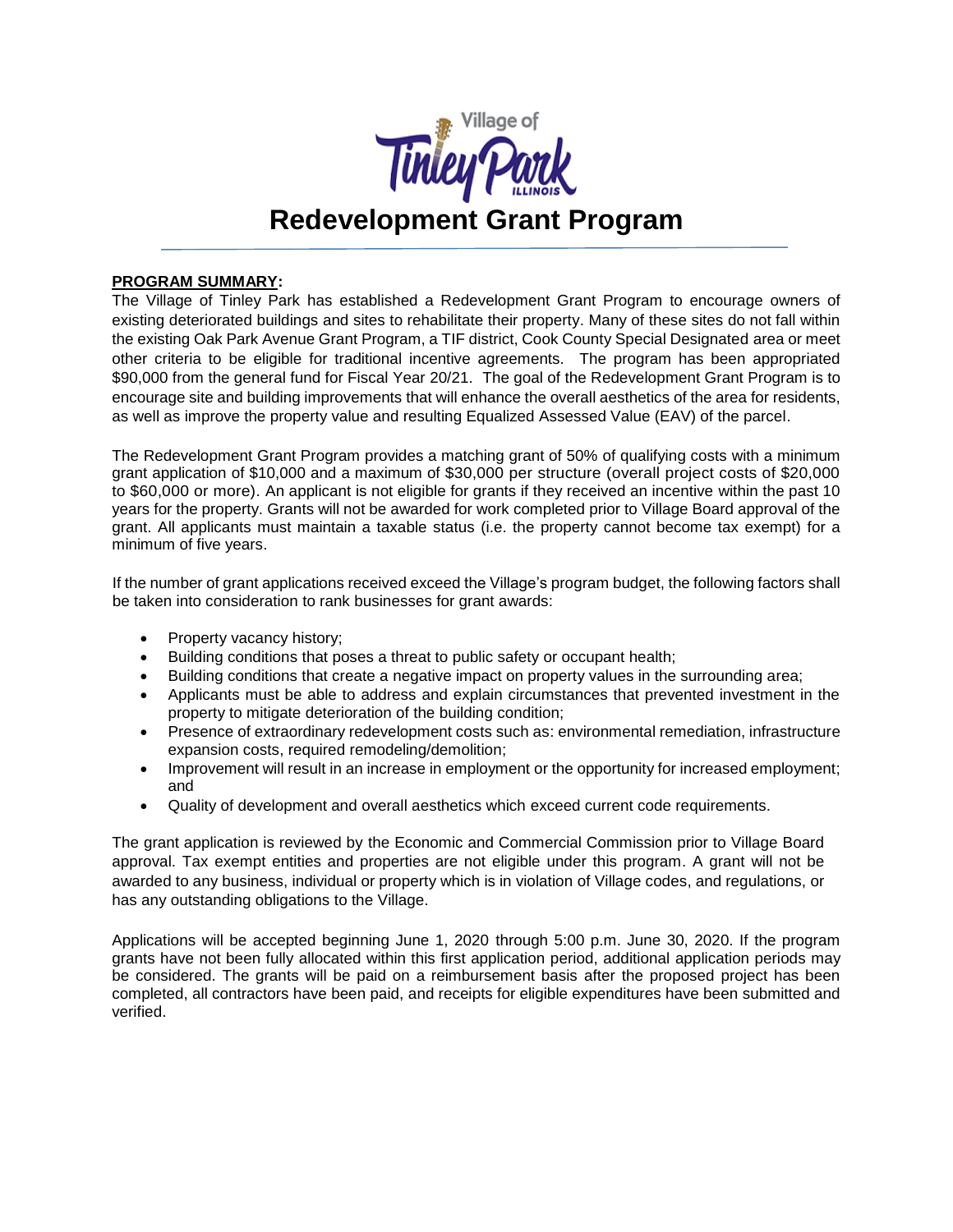

# **Redevelopment Grant**

# **PROCESS:**

#### **1. Pre-Application Meeting**

The applicant is encouraged to meet with Community Development Staff to discuss the feasibility of the proposed project.

#### **2. Submittal of Complete Application**

The applicant must submit a completed application to the Community Development Department.

#### **3. Staff Review**

- a. Applications shall be reviewed for completeness.
- b. An inspection of the subject property will be scheduled to ensure the property/structure is in compliance with Village Codes.
- c. After any deficiencies have been identified, staff will evaluate the application based on the following criteria and forward it to the Economic and Commercial Commission for review:
	- i. Applicant demonstrates preparedness to move forward with the proposal by addressing all non-conforming zoning and building issues.
	- ii. Property owner/tenant and Village have verified that there are no outstanding obligations due to the Village.

#### **4. Economic and Commercial Commission Review**

Upon Commission review, revisions to the application may be requested. Please note that the Commission is advisory only and the Village Board has the final authority to approve or deny an application. When the required revisions have been made, the application will be forwarded to the Village Board.

### **5. Village Board Action**

The Village Board will conduct a public review of the application, make a determination on the grant amount and authorize the execution of the Redevelopment Grant Program Agreement.

#### **6. Reimbursement**

The grant will be paid on a reimbursement basis once the proposed project has been completed, all outstanding violations have been corrected and receipts for eligible expenditures have been verified. Lien waivers and contractor affidavits will be required as part of the reimbursement process.

#### **ELIGIBLE EXPENSES:**

Eligible costs to include permanent improvements that are affixed to the real estate and result in overall increased property value. These may include:

- Fire sprinkler systems
- Fire alarm systems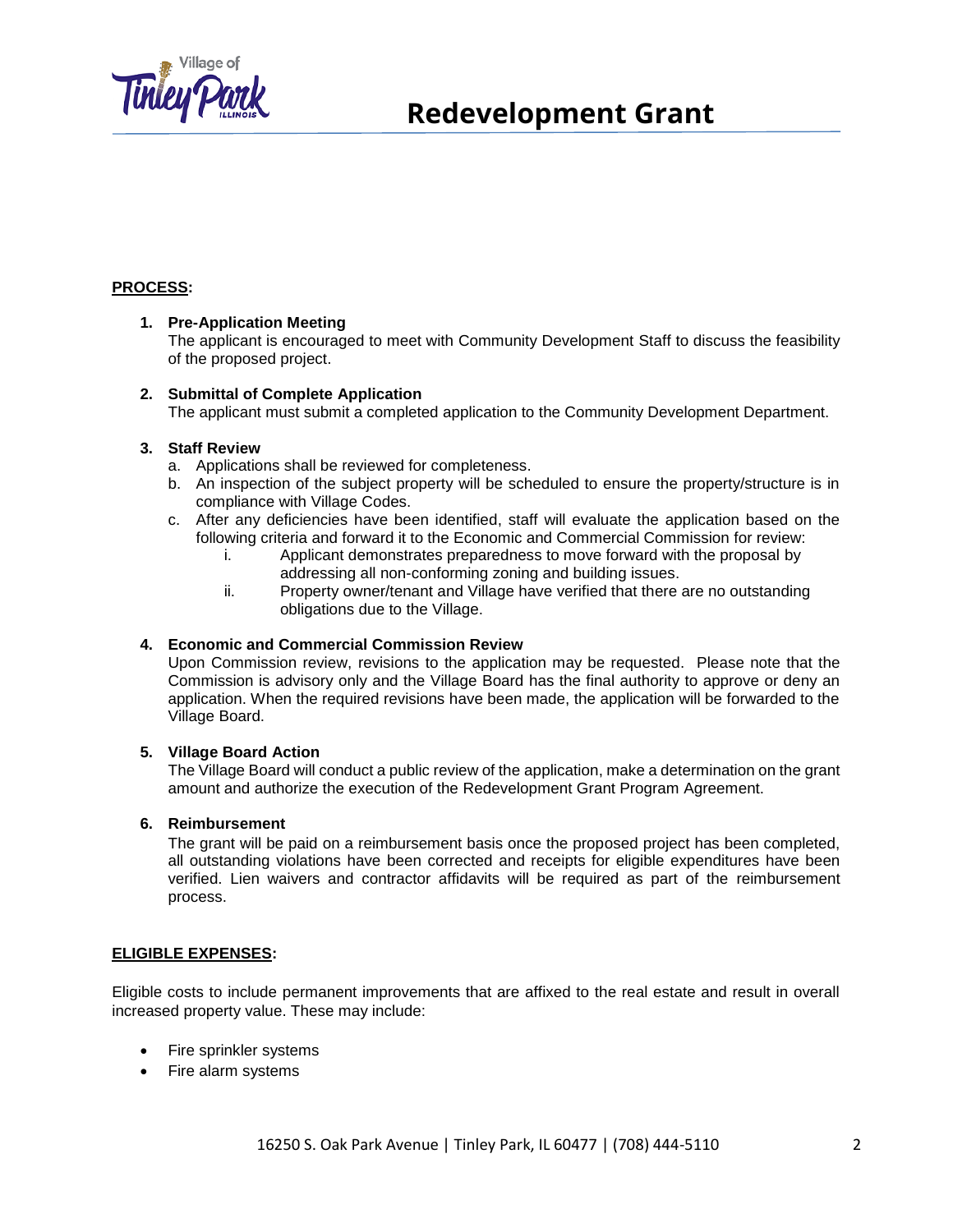

# **Redevelopment Grant**

- **Siding**
- **Exterior lighting**
- Windows and doors

# **INELIGIBLE EXPENSES:**

- Professional fees including legal, engineering, permit and architectural fees
- Signage
- Landscaping
- Painting
- Other improvements or fixtures not affixed to the real estate



### **For further Information, please contact:**

Priscilla Cordero Business Development Manager (708) 444-5110 [pcordero@tinleypark.org](mailto:pcordero@tinleypark.org)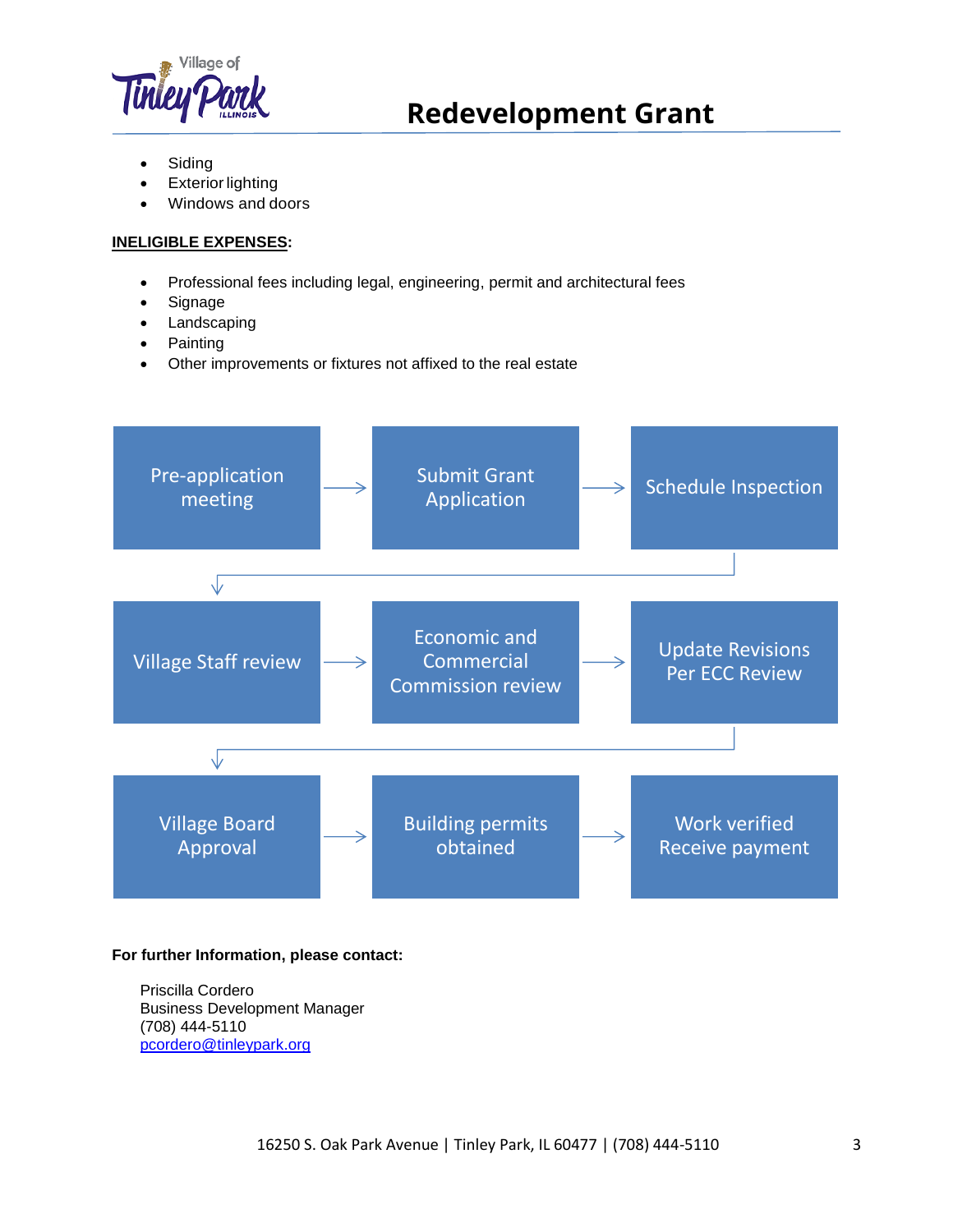

# **Redevelopment Grant**

# **Application Form**

#### **A. Applicant Information**

*If Applicant is not the owner of the subject property, the owner must sign this application (below) signifying they are aware of the improvements proposed as part of this grant application.* Name:

| 114111V.                                             |  |
|------------------------------------------------------|--|
| Mailing Address:                                     |  |
| City, State, Zip:                                    |  |
| Phone Number:                                        |  |
| Fax Number:                                          |  |
| Email Address:                                       |  |
|                                                      |  |
| <b>B.</b> Property Information<br>Property Owner(s): |  |
|                                                      |  |

| Mailing Address:            |  |
|-----------------------------|--|
| City, State Zip:            |  |
| Property Address:           |  |
| Permanent Index No. (PINs): |  |
| Existing land use:          |  |
| Zoning District:            |  |
| Lot dimensions and area:    |  |

#### **C. Application Information**

*Description of proposed project (use additional sheets or attach a Project Narrative if necessary):*

**Is the applicant a for-profit entity?** Yes□ No□ \*If the answer is no, the applicant is ineligible to apply.

#### What is the total dollar amount being requested? \_\_\_\_\_\_\_\_\_\_\_\_\_\_\_\_\_\_\_\_\_\_\_\_\_\_\_\_\_\_\_

Please outline what the grant funds will be used for along with a breakdown of those costs. If additional space is required, please provide a separate attachment.

| <b>Use</b> | <b>Amount Requested</b> |
|------------|-------------------------|
|            |                         |
|            |                         |
|            |                         |

Is the applicant aware of any Variances required from the terms of the Zoning Ordinances? Yes $\Box$  No $\Box$